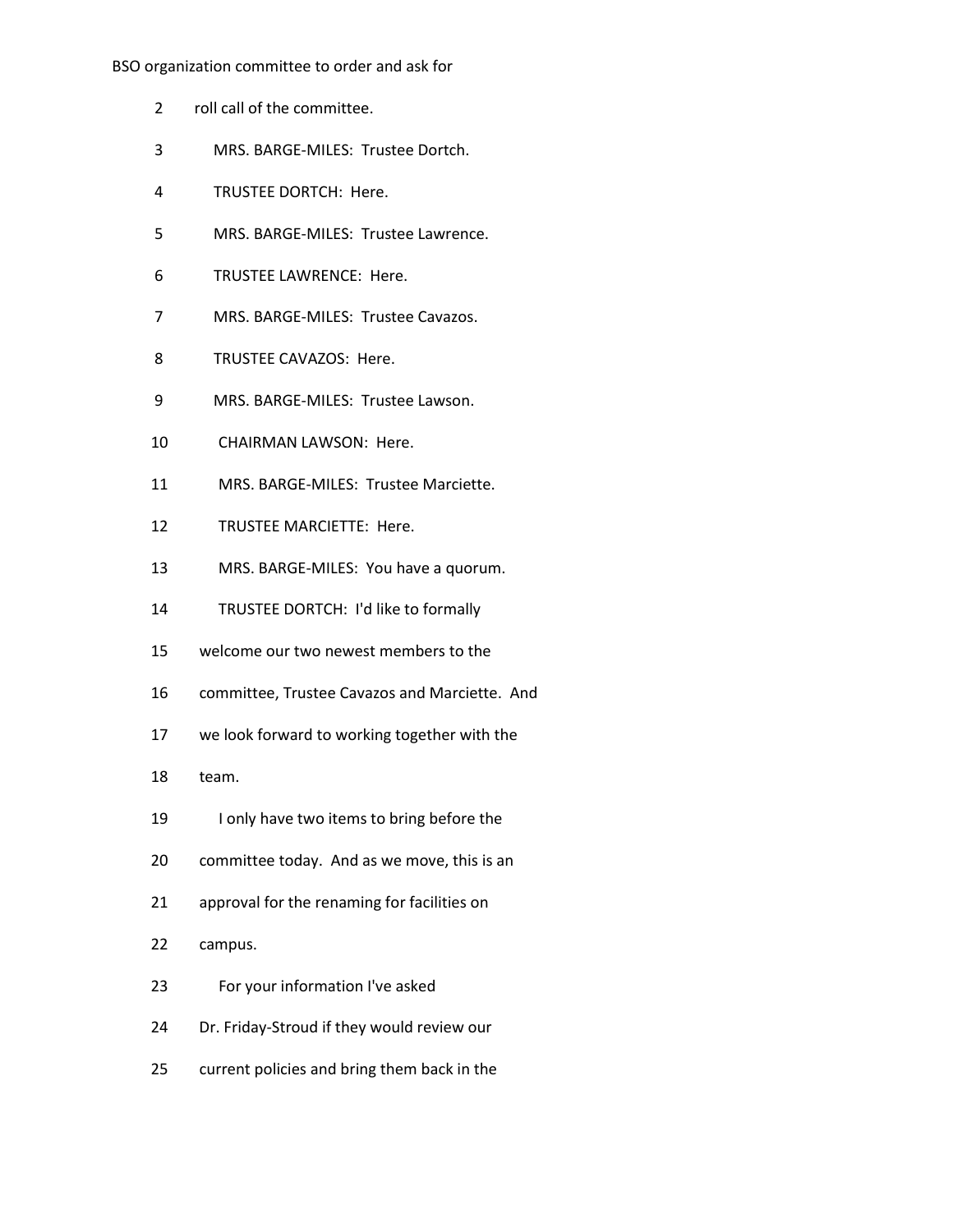- 1 next board meeting for review so we can at
- 2 least make sure the full board is updated on
- 3 what the policies are, to see if there's any
- 4 need for any changes, because we've got a
- 5 number of recommendations, some already have
- 6 facilities named after them. But we wanted to
- 7 make sure that we honor our alums and others,
- 8 but at the same time we did not hamper
- 9 opportunities for fund development for the
- 10 institution. So you'll have that in the next
- 11 board meeting.
- 12 Before you today, Committee, are two
- 13 recommendations of two phenomenal individuals
- 14 that have been brought forward from the team on
- 15 campus with the president's review.
- 16 First is Althea Gibson, the name of the
- 17 Althea Gibson tennis complex. And in your
- 18 packets you should have the bios. I mean,
- 19 everyone pretty much knows this collegiate
- 20 who's in one of our alums. But the complex has
- 21 recommended that we name it after her.
- 22 And then the second is the Polkinghorne
- 23 Village. This is after one of our illustrious
- 24 graduates, Tuskegee Airman, purple heart
- 25 recipient, a person who fought valuably -- did